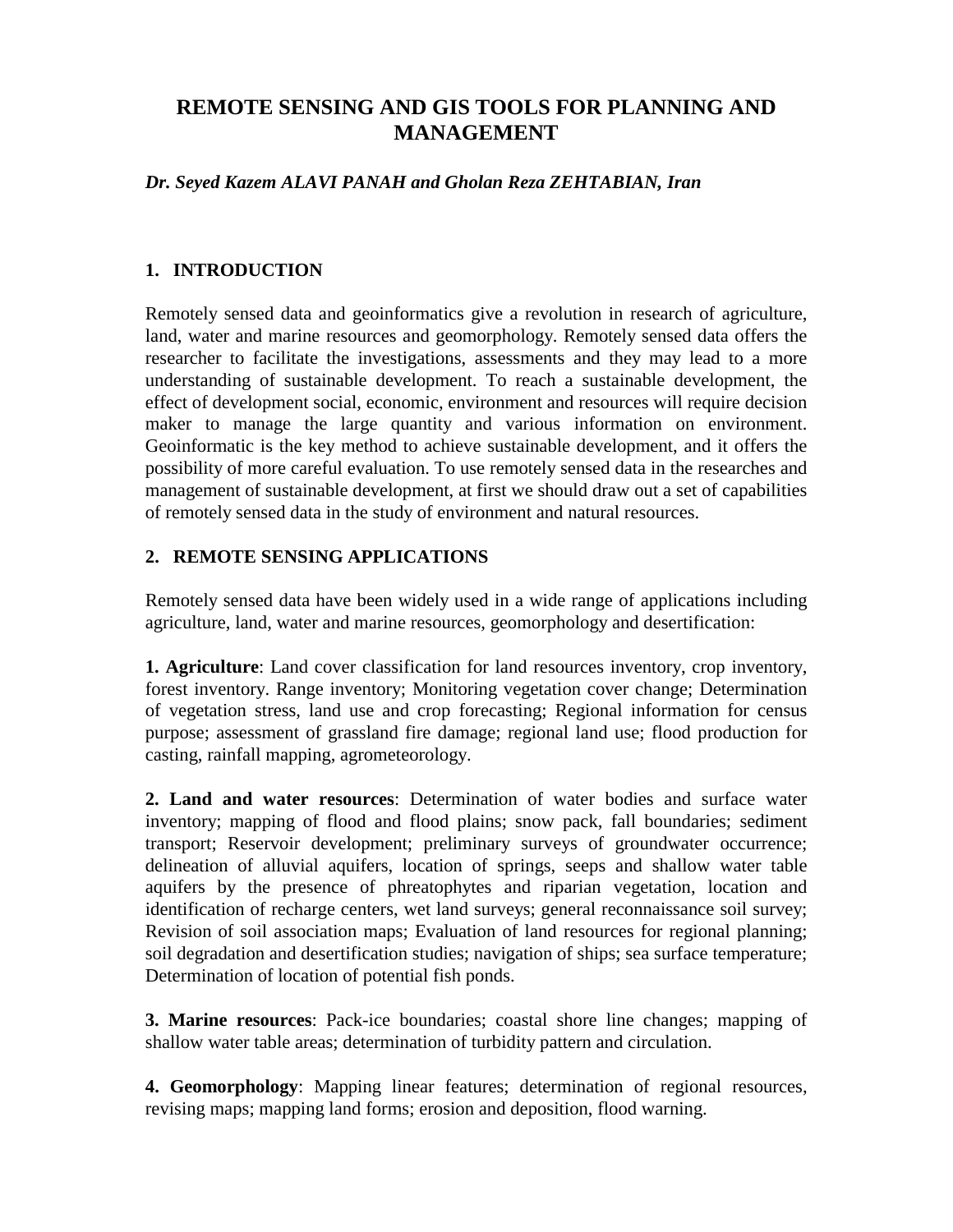**5. Desertification**: Desertification is the processes of deterioration in the ecosystem that can be measured by reduced productivity of desirable plants, undesirable change in the biomass, accelerated soil deterioration and increased hazard for human occupancy.

Manifestation of desertification includes (Mabbut, 1984) :

- 1. Sanization of water soil degradation.
- 2. Deterioration of range lands.
- 3. Deforestation and destruction of woody vegetation.
- 4. Growth and encroachment of mobile sand bodies.
- 5. Declining availability or quilty of water supplies.

Various forms of soil degradation include salinization, erosion, water logging and chemical degradation of the cultivated lands, about 0.34×10 ha are saline and another 0.56×10 ha are sodic that covers more than 100 countries. Maps and compilations are available for some countries the areas of salt affected land are known only for irrigated region. It has been estimated that saline and alkaline soils cover about 25 million hectares representing 15% of the total land surface and about 30% of the plains and gentle sloping lands one affected by salinity and alkalinity (Dewan and Famouri, 1964).

# **3. PLAYAS**

Playas and pans are remarkably insignificant arid zone features is terms of their overall spatial extent, perhaps occupying no more than 1% of arid landscape in total (Mabbutt, 1977). Iran comprises 60 playas (67,250 km) within the interior part that the great Kavir and Lut Desert are the largest (Krinsley, 1970). Seasonal and annual variations of the run-off and underground water table depth are the reasons of the playa change in the short period. Millington et al. (1988) using Landsat data studied the seasonal and annual changes on Chotte el Gouttar, playa. The usual short term playa change is alteration of saline and non saline areas.

# **4. YARDANGS**

The "Yardang" occupy most part of the west part of Lut Desert. Yardang is a Turkman word (Hedin 1903) now used in geomorphology for a wind-abraded ridges of cohesive material (MC Cauley et al., 1980). Although Yardangs are formed only where fluvial action and weathering are slow most have bean initiated from forms created by nonaeolian processes. Many have formed out of gullied terrain (Ward and Greeley, 1984). A number of non-aeolian processes such as salt weathering, desiccation, slumping, piping and rilling are very important in farming Yardangs (Cooke, 1993). Although generally the Yardangs have been formed by wind erosion, an alternative explanation for aligned topography in Lut involves collaborative wind and stream action. Desert have experienced great temporal and spatial variability of these endogenetic process in Iran.

# **5. MONITORING DESERTIFICATION PROCESS**

Climatic condition, geographical situation, unfavorable winds and the influence of the Central Desert and Lut-desert combine to effectively render 80% of the country's total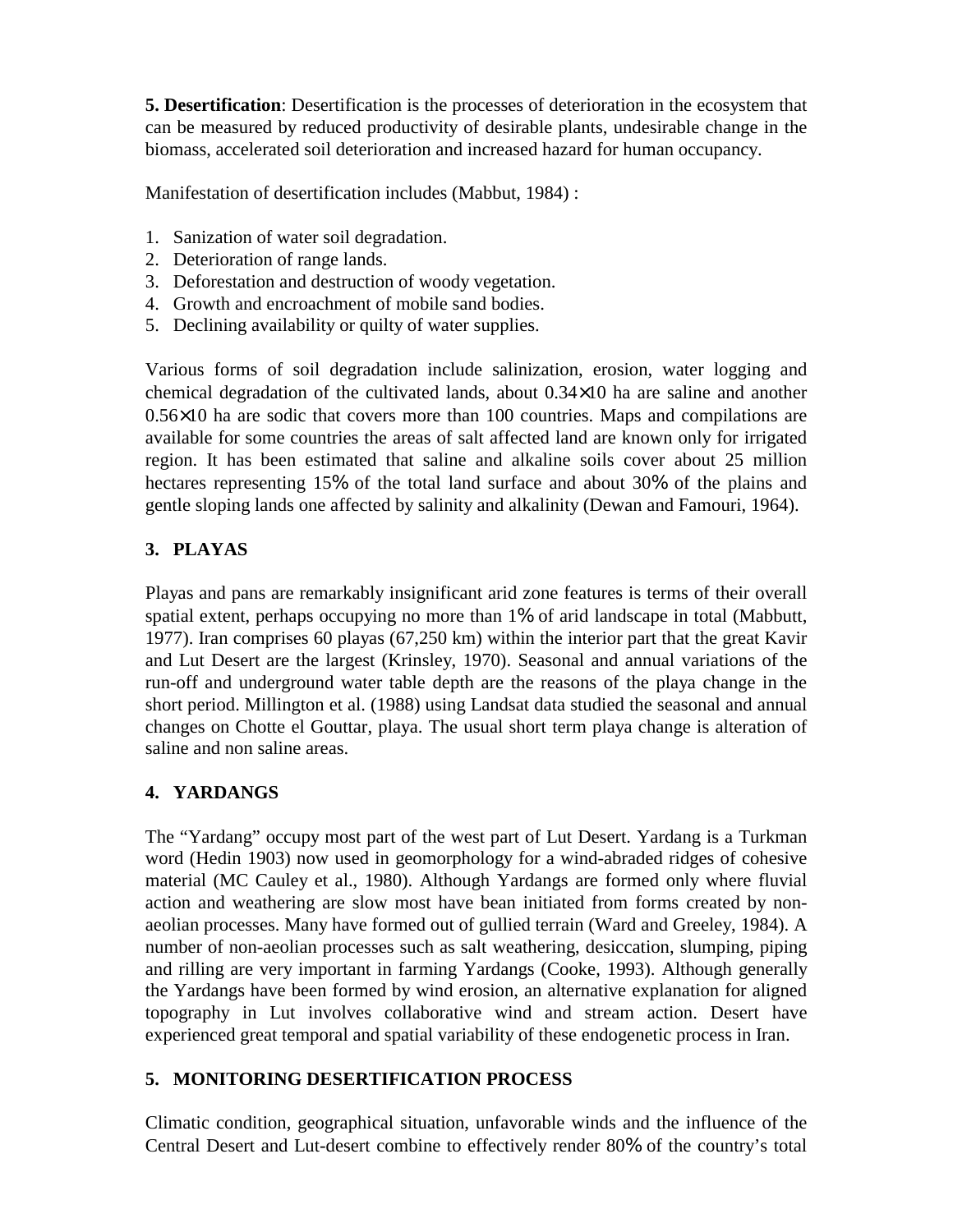area (164 m.ha) arid and semi arid with scanty precipitation ranging from 50 mm to 250 mm annually. Deserts and sand dunes cover 34 m.ha and poor desert range land 16 m.ha in Iran from which 13 m.ha are sand cover desert and about 5 m.ha constitute shifting sand dunes. In some deserts in Iran, ecological changes are occurring rapidly and the reasons are mainly due to a high population urbanization, industrialization and other activities. Sand activity and movement, salinity and waterlogging are of the broad indicators of desertification monitoring. Figure 1 shows the sketch of desert management planning and implementation conceptual GIS. Figure indicates the schematic diagram of studying agricultural natural resources sustainable development.



**Figure 1:** Desert management planning and implementation conceptual GIS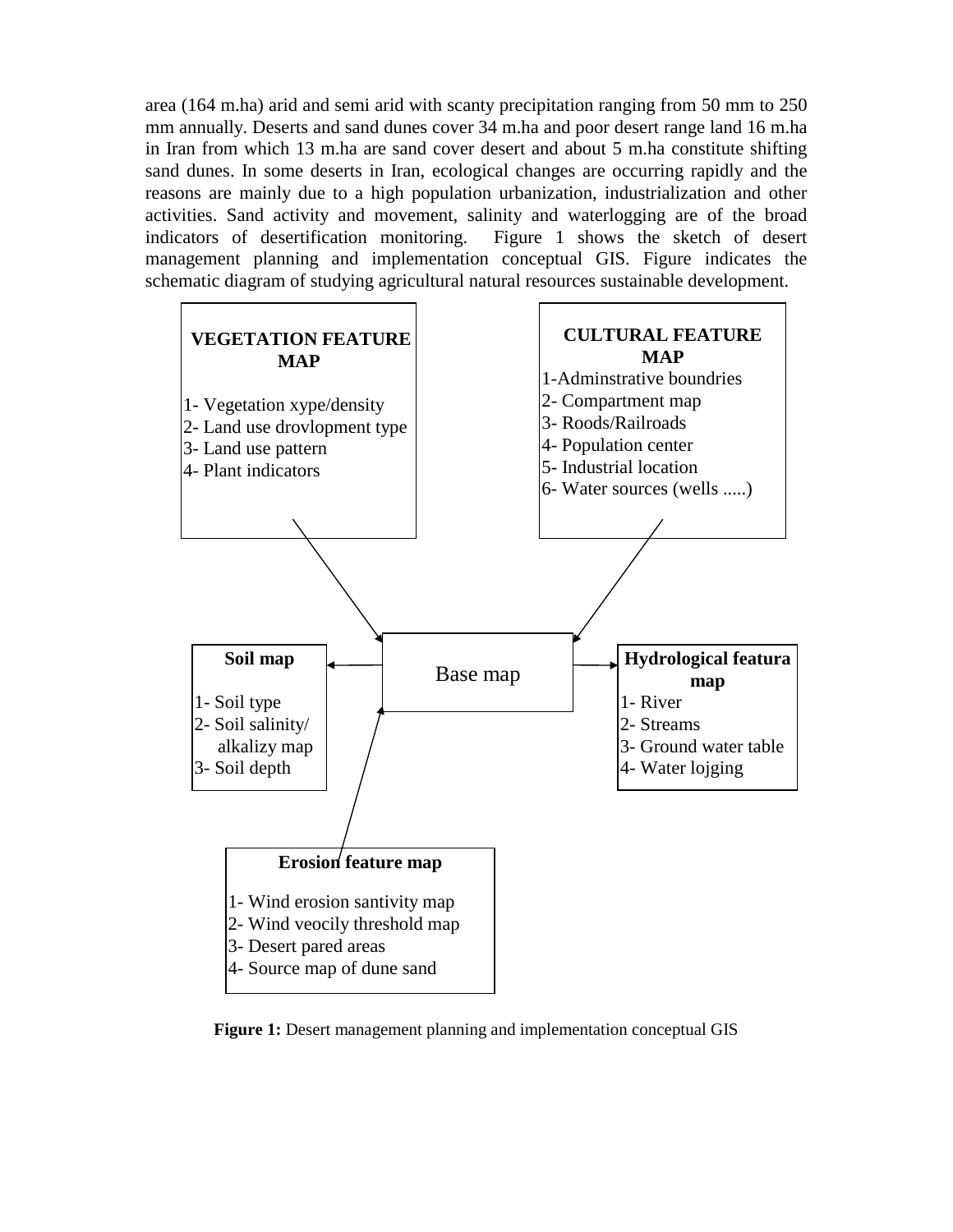

**Figure 2**: Schematic diagram of studying agricultural natural resources sustainable development.

#### **REFERENCES**

- 1. Cooke, R.U., Warren, A., and Goudie, A.S., 1993. Desert geomorphology (London : university college london press limited).
- 2. Mabbutt. Y.A., 1984. A new global assessment of the status and trends of desertification environmental conservation 11:103-113.